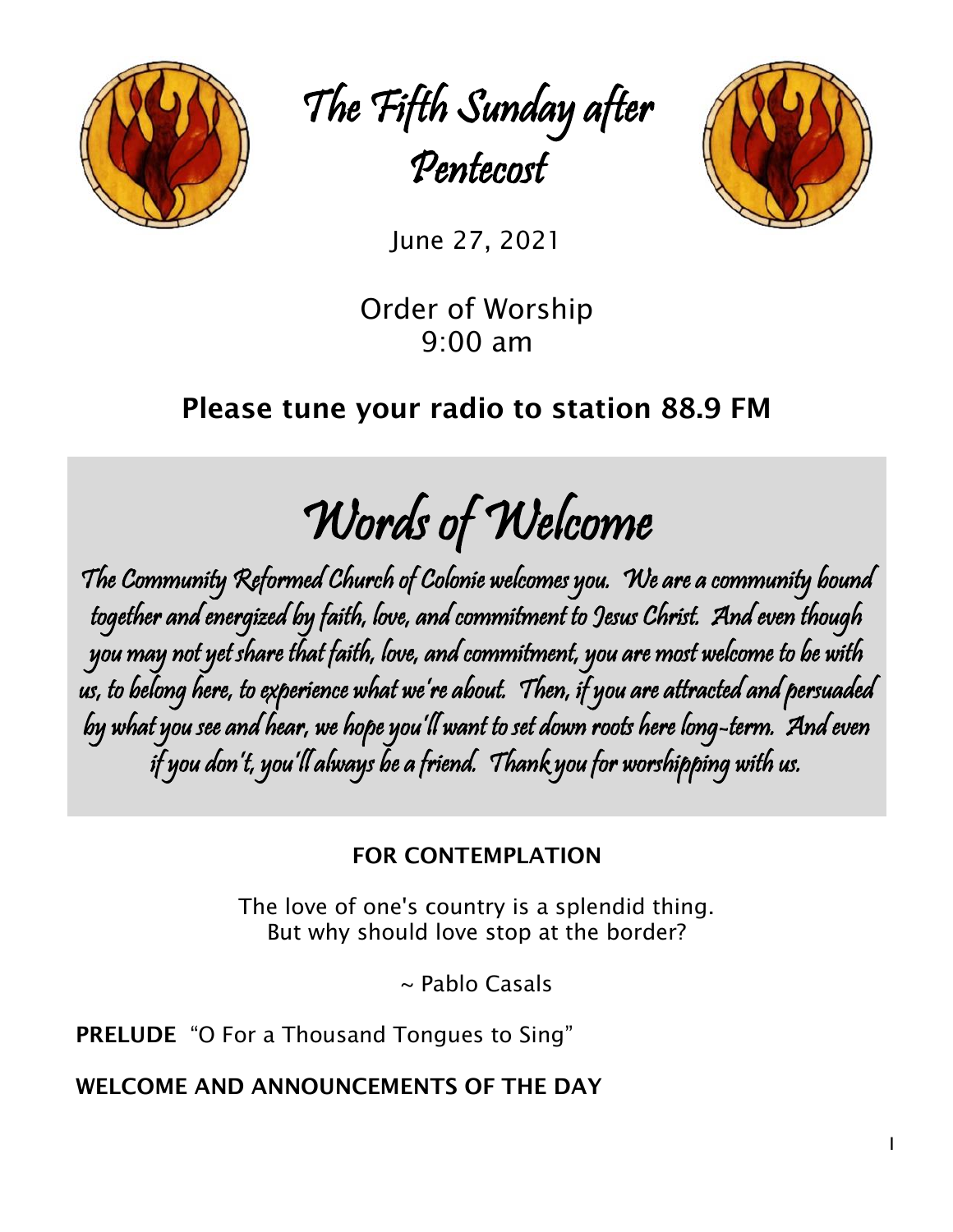INTROIT "As a Fire is Meant for Burning"

## CALL TO WORSHIP - based on Psalm 146

Praise the Lord! *Praise the Lord, O my soul!*

I will sing praises to God all my life long. *Happy are those whose help is in God, creator of heaven and earth, who is forever faithful;*

seeking justice for the oppressed and for the hungry; *setting prisoners free and opening the eyes of the blind;*

lifting up those who are bowed down and loving the righteous. *The Lord protects strangers and upholds the orphan and widow;*

but the way of the wicked is brought to ruin. *The Lord our God will reign forever, for all generations. Praise the Lord!*

HYMN #502 - "Amazing Grace" NEW BRITIAN

*1 Amazing grace! how sweet the sound that saved a wretch like me! I once was lost, but now am found, was blind but now I see.*

*2 'Twas grace that taught my heart to fear, and grace my fears relieved; how precious did that grace appear the hour I first believed!*

*3 The Lord has promised good to me, his word my hope secures; he will my shield and portion be as long as life endures.*

*4 Through many dangers, toils and snares I have already come;*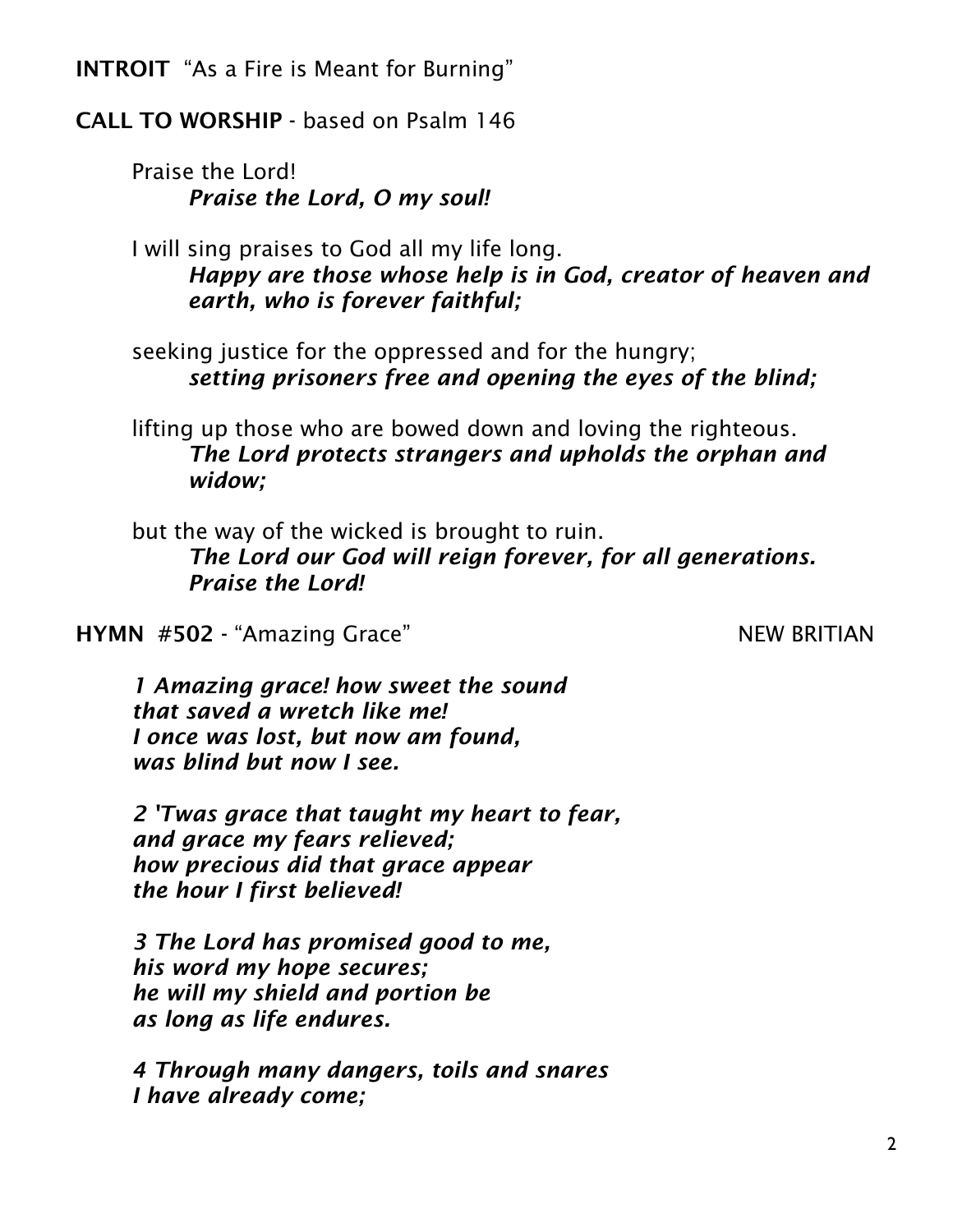*'tis grace that brought me safe thus far, and grace will lead me home*

*5 When we've been there ten thousand years, bright shining as the sun, we've no less days to sing God's praise than when we'd first begun.*

## THE RESPONSIVE READING

We hear about the terrible things that happen to others, God, *and we are so glad that it wasn't us;*

But, secretly, we wonder what they did to deserve it, *and beneath our concerned expressions, we smugly applaud ourselves for the goodness that we believe keeps us safe.*

But, we're really not that different from these others, God; we may speak a different language, or wear different clothes,

*but we love and worry as they do, and we struggle and doubt as they do, and we even fail and sin as they do.*

The truth is, no one – not even our enemies *deserves disaster any more than we do.*

And so we pray for all the places in our world where people suffer, where terrible things are happening,

*and where all that is needed is grace and compassion.*

and we pray that we may find in ourselves *the grace that brings comfort and healing to these hurting ones. Amen.*

TAIZÉ MEDITATION "Bless the Lord" (3 times)

*Bless the Lord, my soul, and bless God's holy name. Bless the Lord, my soul, who leads me into life*

PRAYER OF CONFESSION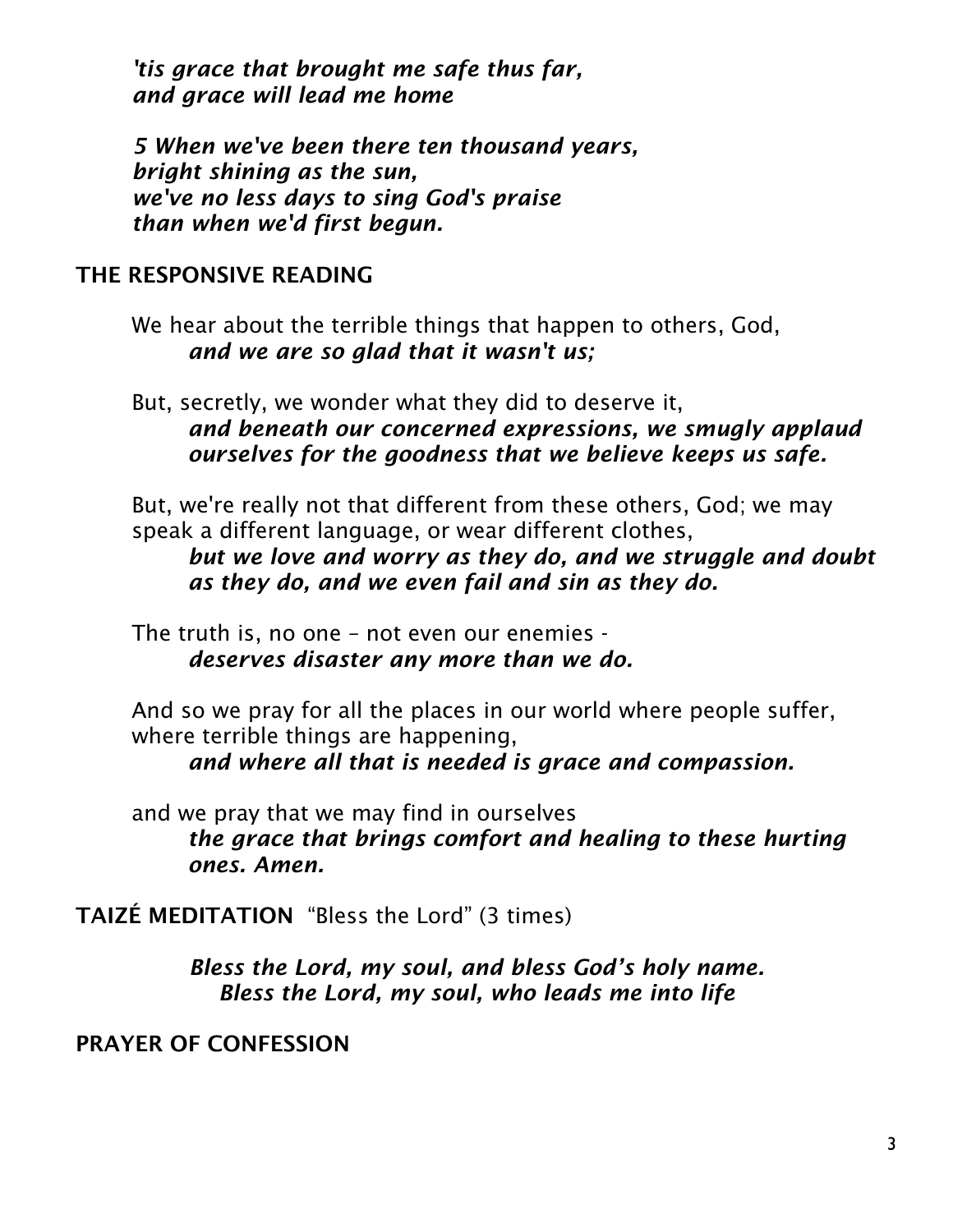Jesus said that the first commandment was this: "Love the Lord your God with all your heart all your soul, all your mind and all your strength, and the second commandment is this "You shall love your neighbor as yourself. There is no other commandment greater than these" We hear what you are saying to us, Lord, but it is not easy in today's society. Worshipping position and status, power and wealth seem to be the first commandments of life these days, and when we are so busy achieving these it doesn't leave much time to care for, let alone love, our neighbor.

Help us to re-order our priorities, Lord, so that they are more in tune with yours.

Jesus: Savior and Lord, we confess that there are times when the pattern of our daily lives is modeled on other than worshipping God and caring for neighbor. All we seem to be creating is a feel-good, self-serving approach to life rather than your costly, self-emptying, servanthood lifestyle.

#### Lord, reconnect us to the desire to live out your commandments of love.

Jesus: Redeemer and Friend, your acts of caring and love, mercy and justice delivered people from lives dominated by injustice and corruption. We confess that when 'economic rationalism' rules the lives of people today, competition replaces compassion, ruthlessness replaces forgiveness, and wounding replaces healing. Yet, in the midst of all this you command us not only to love God wholeheartedly, and to love our neighbor likewise, you command us also to love one another as you love us.

Lord, stir us into action so that the signs of your powerful love are visible in and through us. Amen.

TAIZÉ MEDITATION "Come and Fill Our Hearts" (3 times)

*Come and fill our hearts with your peace. You alone, O Lord, are holy. Come and fill our hearts with your peace, Alleluia!*

ASSURANCE OF GOD'S FORGIVENESS ~ based on Psalm 91:14-15

CHILDREN'S MESSAGE ~ Melody York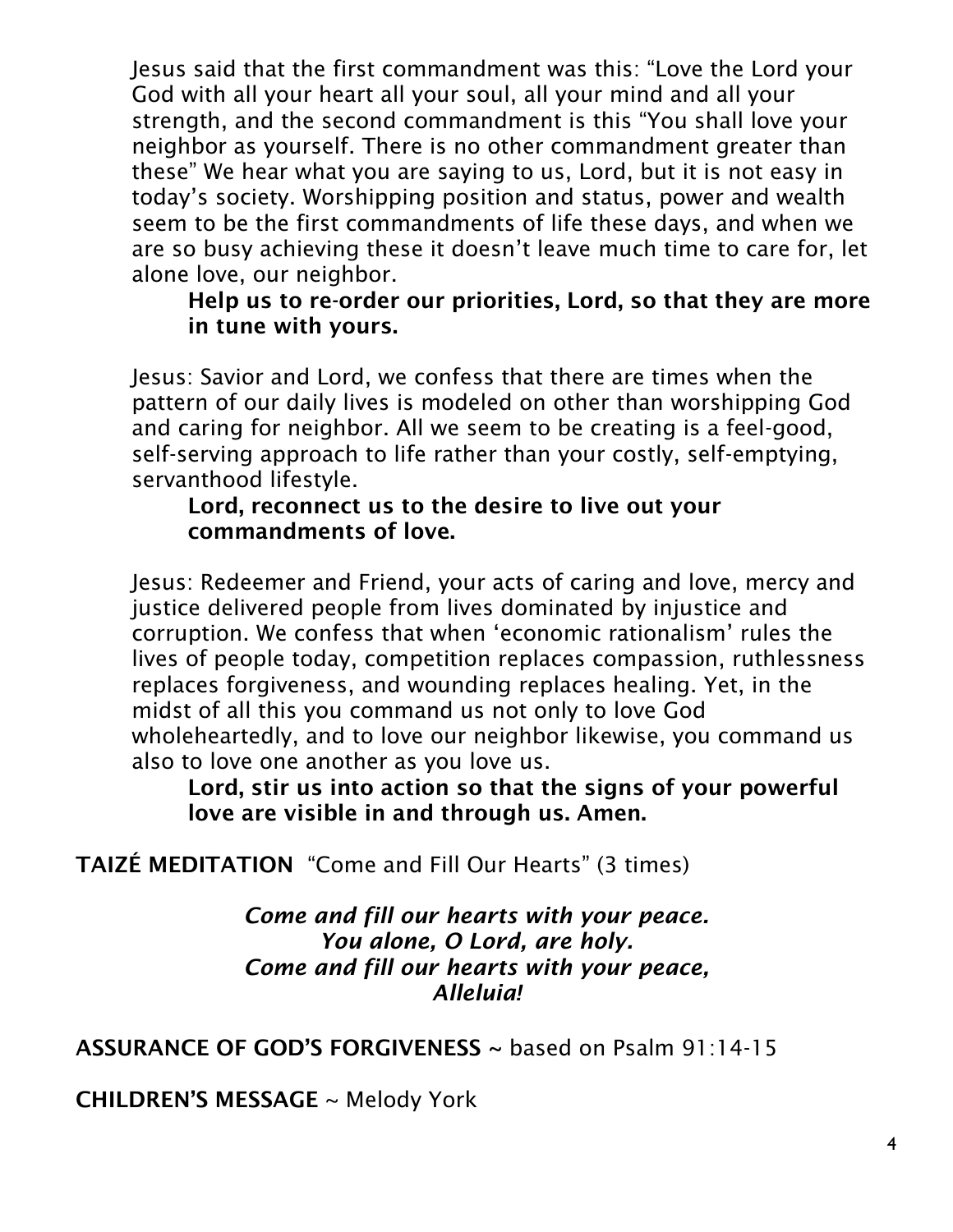## DEACON'S PRAYER FOR THE WORLD ~ Jerry Kallner

## CALL TO OFFERING

You make us glad with the joy of your presence, O God, and fill our days with your steadfast love.

*Day by day you meet us with goodly blessings; night after night your steadfast love upholds us.*

Your glory is great; your help is unfailing. *We bow before your splendor and majesty, and praise your name.*

In thanks to God, let us offer our gifts to God.

### THE OFFERING OF OUR GIFTS TO GOD

Website: [www.communityreformedchurch.com](http://www.communityreformedchurch.com/)

PayPal:

[https://www.paypal.com/donate?hosted\\_button\\_id=N67JS9D5MLMGS](https://www.paypal.com/donate?hosted_button_id=N67JS9D5MLMGS)

Mailing Address: Community Reformed Church of Colonie 701 Sand Creek Road Colonie, NY 12205

## OUR PRAISE TO GOD (THE DOXOLOGY)

*Praise God from whom all blessings flow; Praise God, all creatures here below; Praise God above ye heavenly host: Praise Father, Son and Holy Ghost. Amen.*

## THE DEDICATION OF OUR GIFTS TO GOD

*This offering and the service of our lives, express our love for you, O God. A love offered with all our heart, all our soul, all our mind and all our strength. May these gifts be used to reveal that love in all we do and say. In Jesus' name we pray. Amen*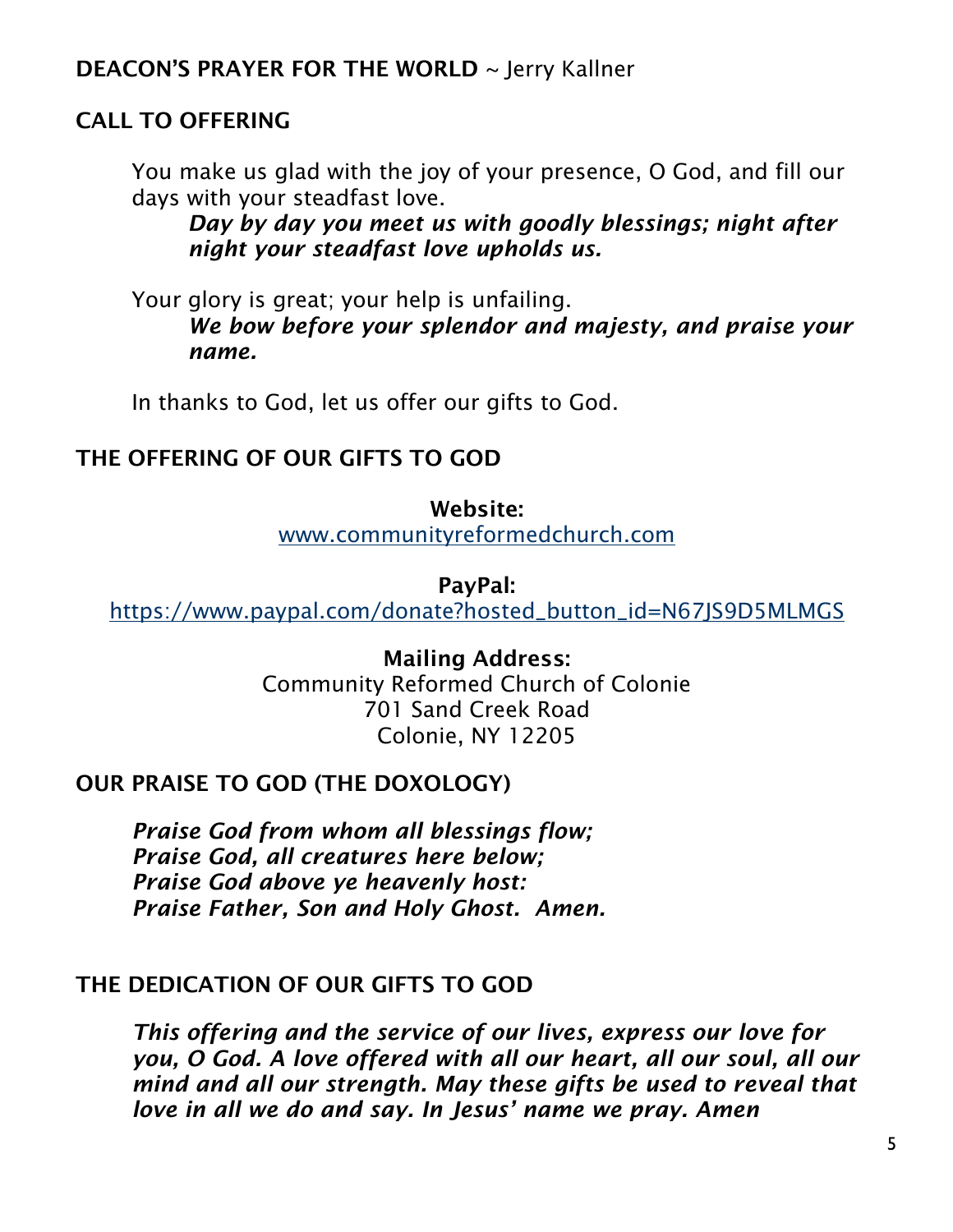### ELDER'S PRAYER FOR THE PEOPLE ~ Ana Crosbourne

#### THE LORD'S PRAYER

*Our Father who art in heaven, hallowed be your name, your kingdom come, your will be done, on earth as it is in heaven. Give us this day our daily bread. And forgive us our debts, as we forgive our debtors. And lead us not into temptation, but deliver us from evil for yours is the kingdom, and the power and the glory forever. Amen.*

#### THE SCRIPTURE LESSON Mark 5:25-34

Now there was a woman who had been suffering from hemorrhages for twelve years. She had endured much under many physicians, and had spent all that she had; and she was no better, but rather grew worse. She had heard about Jesus, and came up behind him in the crowd and touched his cloak, for she said, "If I but touch his clothes, I will be made well." Immediately her hemorrhage stopped; and she felt in her body that she was healed of her disease. Immediately aware that power had gone forth from him, Jesus turned about in the crowd and said, "Who touched my clothes?" And his disciples said to him, "You see the crowd pressing in on you; how can you say, 'Who touched me?'" He looked all around to see who had done it. But the woman, knowing what had happened to her, came in fear and trembling, fell down before him, and told him the whole truth. He said to her, "Daughter, your faith has made you well; go in peace, and be healed of your disease."

#### THE MORNING MESSAGE "What is your "Unclean"?"

HYMN #45 "Come, Thou Fount of Every Blessing" NETTLETON

*1 Come, Thou Fount of every blessing, tune my heart to sing thy grace; streams of mercy, never ceasing, call for songs of loudest praise. Teach me some melodious sonnet, sung by flaming tongues above; praise his name--I'm fixed upon it- name of God's redeeming love.*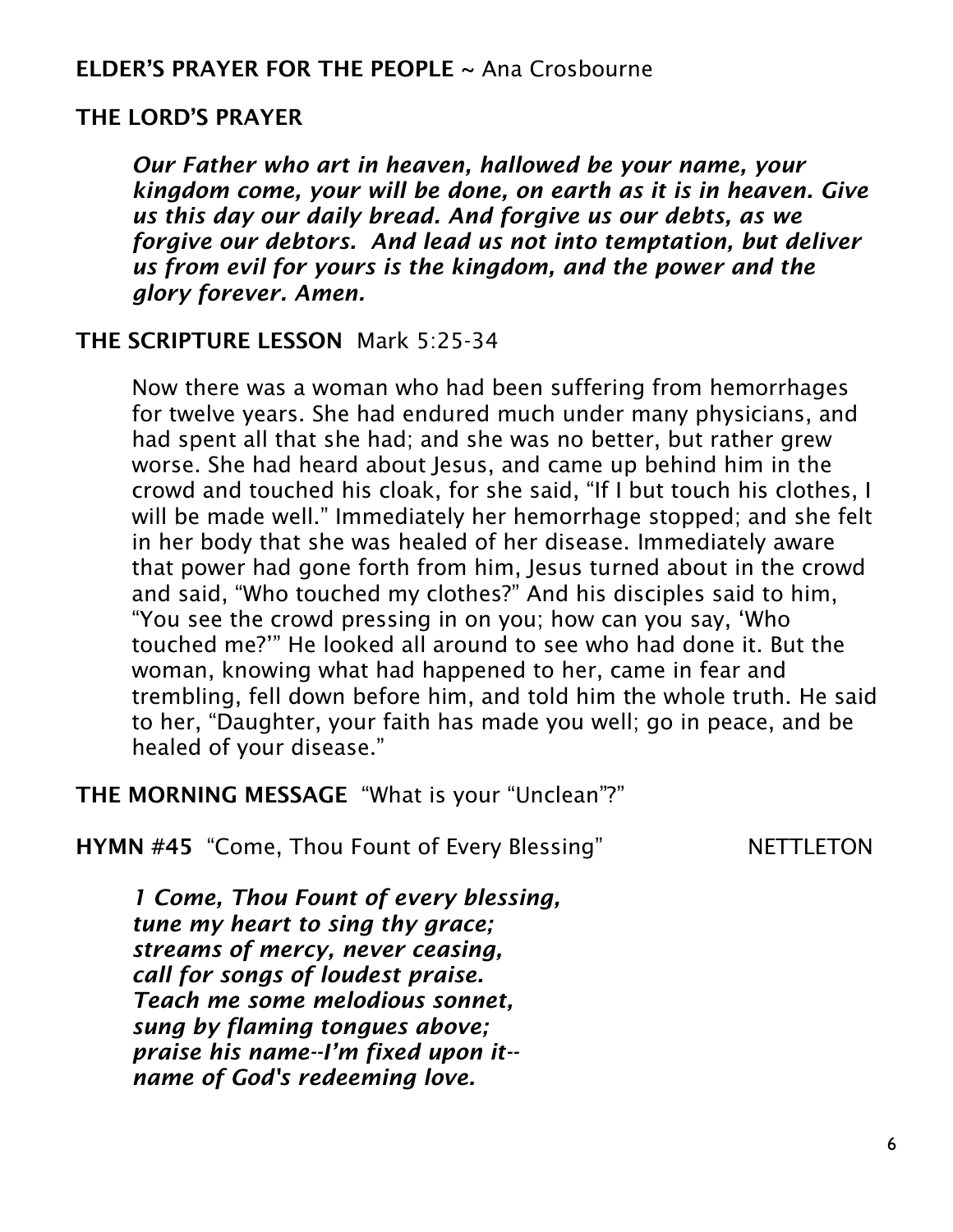*2 Here I raise my Ebenezer, hither by thy help I've come; and I hope, by thy good pleasure, safely to arrive at home. Jesus sought me when a stranger, wandering from the fold of God; he, to rescue me from danger, bought me with his precious blood.*

*3 O to grace how great a debtor daily I'm constrained to be! Let thy goodness, like a fetter, bind my wandering heart to thee: prone to wander, Lord, I feel it, prone to leave the God I love; here's my heart, O, take and seal it; seal it for thy courts above.*

#### BENEDICTION

#### THE FOURFOLD AMEN STAINER

### Worship Leader Sarah Huiest

Liturgist Lisa McGee

Deacon of the Day Jerry Kallner

Director of Music Ministries Benjamin April

> Soloist Benjamin April

Elder of the Day Ana Crosbourne

Children's Message